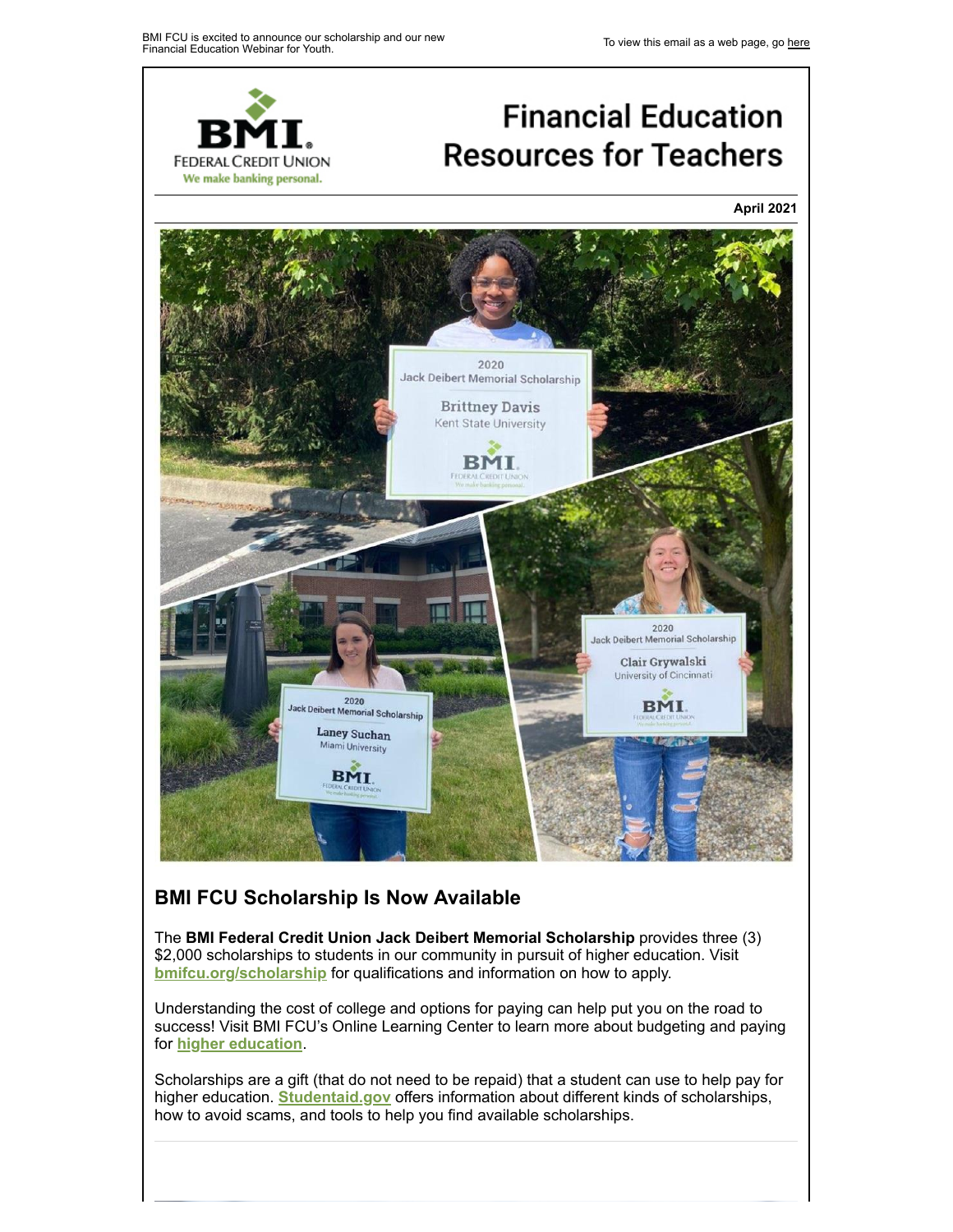

## *New Youth Webinar!* **Free and Open to the Public**

We are excited to introduce our new webinar for teens and young adults. **Banking on Your Own: Getting Started with Savings, Checking, and Credit.** This webinar is part of our free community webinar series. Students will learn the steps needed to build good money skills. It starts with opening your first account and building good financial habits. We will cover everything from Savings Accounts, Checking Accounts, to why and how to build credit.

#### **Thursday, April 22, 2021 at 6:00 PM**

Students can register to attend this and other workshops on our website at **[bmifcu.org/calendar](http://www.bmifcu.org/calendarindex.html)**

## **Classroom Presentations**

[Interested in a financial education presentation for your classroom? Reach out to](mailto:t_gregoroff@bmifcu.org) **Terri Gregoroff** to discuss how we can meet your needs.

# **Addition Resources for Teen and Young Adult Learners**

Are you looking for additional material to supplement your students' online learning? Our **[Financial Education Center](http://bmifcu.everfi-next.net/welcome/financialeducation)** offers free mobile friendly learning modules. Check out our **[Money Basics](http://bmifcu.everfi-next.net/student/dashboard/financialeducation/bmifcu-money-basics-achieve)** playlist for more information about savings accounts, overdraft fees, taxes, and more. Do you have students considering college? Our **[Higher Education](http://bmifcu.everfi-next.net/student/dashboard/financialeducation/bmifcu-higher-education-achieve)** playlist covers paying for college and understanding student loans.

Find additional **[articles and tools](http://bmifcu.learnbanzai.com/wellness)** to supplement your lessons on topics such as going to college, using credit cards, create a budget, savings, and more.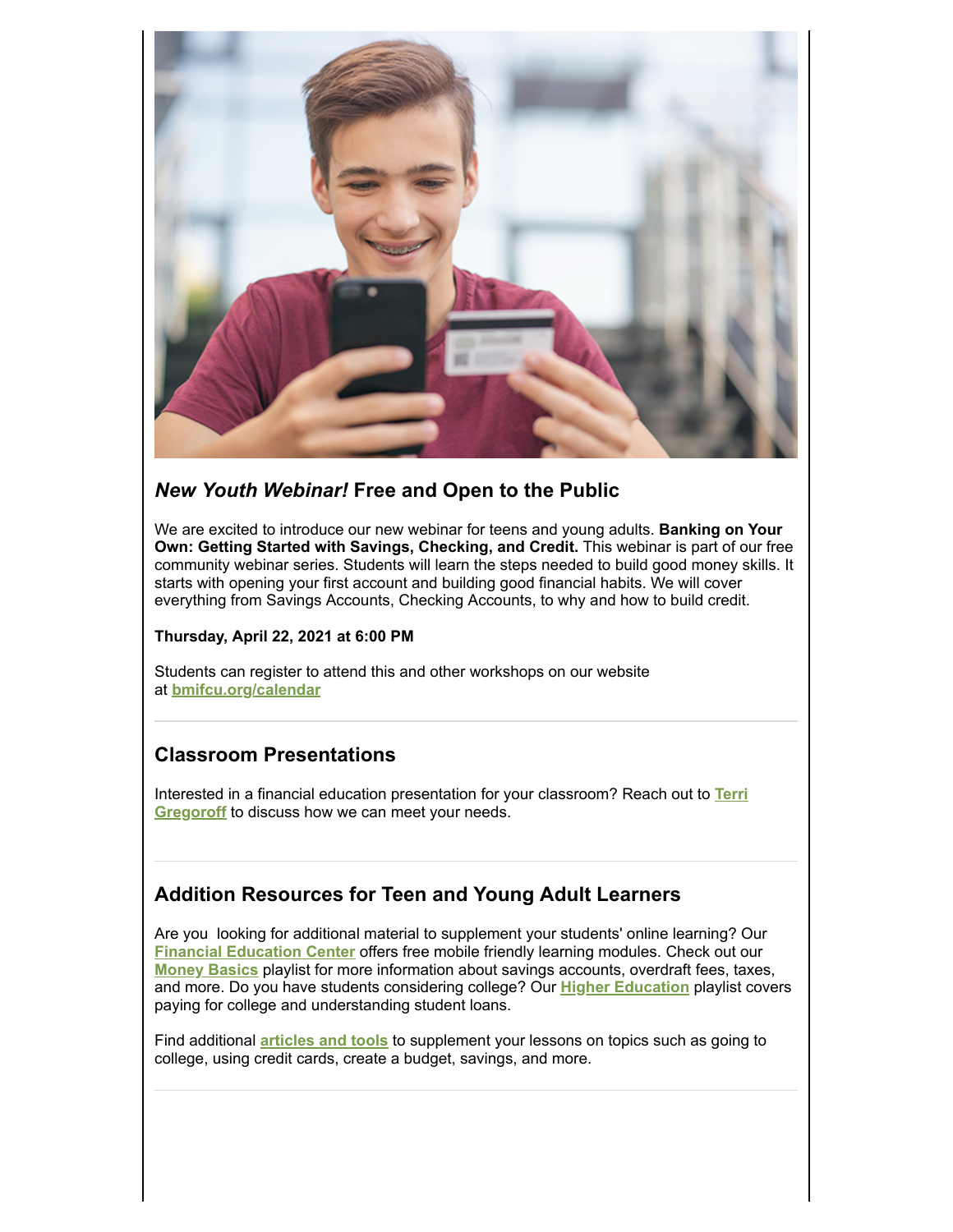

## **Banzai Classroom Financial Education Program**

BMI Federal Credit Union is proud to be a sponsor of the Banzai Financial Education program and to support your students' financial wellness. Many of you have already taken advantage of the Banzai Courses this school year, or in the past, and we hope that you have found it to be a great resource. We know that online learning has become essential. Banzai is an available tool that can be accessed by your students on a computer, laptop, or any mobile device. We hope you will share Banzai with your colleagues who may also be looking for an online learning tool.

Request the Banzai Program for your classroom: **[Teach Banzai](http://bmifcu.teachbanzai.com/)**

Follow Us:  $\bullet$   $\bullet$   $\bullet$   $\bullet$ **[www.bmifcu.org](https://www.bmifcu.org/) | [614.707.4000](tel:6147074000)**



**Contact: Terri Gregoroff Financial Education Coordinator** t\_gregoroff@bmifcu.org 614.707.4128



**Contact: Nancy Sullivan Graf, CCUFC Financial Education Manager** n\_graf@bmifcu.org 614.707.4124

Copyright © [--CurrentYear--] BMI Federal Credit Union. All Rights Reserved. This email was sent to you by BMI FCU located at 6165 Emerald Parkway, Dublin, OH 43016.

BMI FCU is open to everyone who lives, works, worships or attends school in Franklin, Licking, Fairfield, Pickaway, Madison, Union, Delaware or Morrow County. This credit union is federally insured by the National Credit Union Administration. Additional coverage up to \$250,000 provided by Excess Share Insurance Corporation, a licensed insurance company. Equal Housing Lender. NMLS ID: 410831. BMI Federal Credit Union, BMI